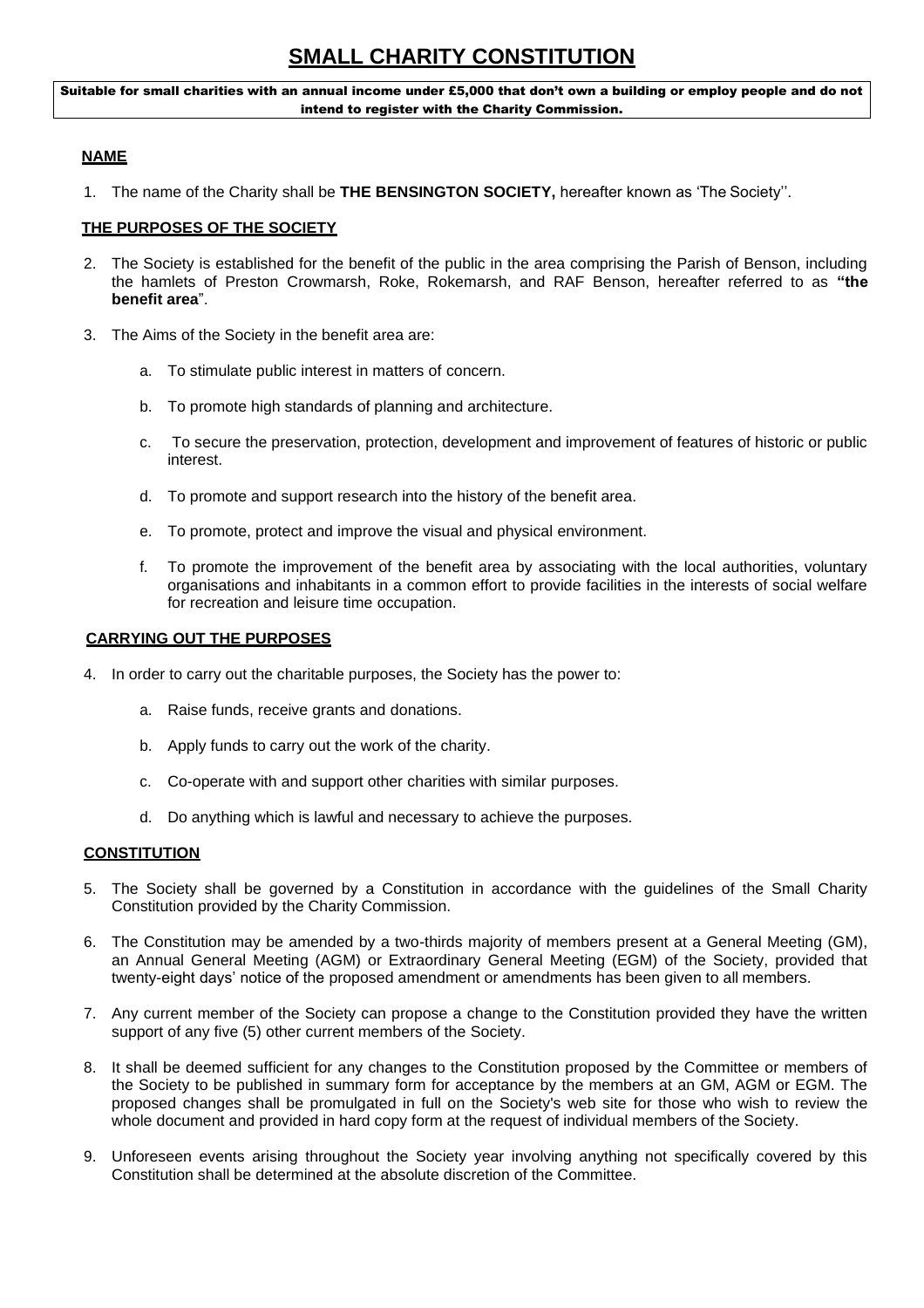### **TRUSTEES**

10. The charity shall be managed by a Committee of Trustees, in the form of an Executive Committee, hereafter referred to as `The **Committee',** who shall be appointed at the Annual General Meeting (AGM) of theSociety.

## **OFFICERS OF THE SOCIETY**

- 11. The Officers of the Society shall be trustees and consist of the Chairman, the Secretary, the Membership Secretary and the Treasurer who shall be elected at the Annual General Meeting.
- 12. The Chairman shall nominate an Officer as Vice Chairman who will undertake the duties of Chairman in his/her absence.
- 13. If not all Officer positions are filled at the AGM, the vacant posts shall be filled by ballot at the first meeting of the new committee as soon as possible after the AGM. In which case the quorum for the election of Officers shall be not less than five (5) Ordinary Members.
- 14. Officers shall hold office for one (1) year from the date of the AGM and may serve for a period of three (3) years subject to annual re-election. Subject to the agreement of the Committee and the individual concerned, Officers may serve for a further period(s) of three (3) years and at the end of 6 years in office may stand for election to the Committee as an ordinary member or as an officer in another appointment.
- 15. A President and not more than two Vice-Presidents shall be elected at the AGM and may hold the position for a period of three (3) years from the date of election, but may be re-elected for a further period of three (3) years subject to their agreement and the approval of members.
- 16. The President and Vice-Presidents may attend meetings of the Committee and express their views on matters under discussion, but may not vote.

## **THE COMMITTEE OF THE SOCIETY**

- 17. The Committee shall consist of the Officers and not less than three (3) Ordinary Members who shall be responsible for the management and administration of the Society in accordance with the Constitution and the Law.
- 18. Prior to the Annual General Meeting the Committee shall determine the number of tasks for which Ordinary Members will be required in furtherance of the Society Aims.
- 19. Ordinary Members may serve for a period of three (3) years subject to annual reselection. Ordinary Members may serve for a further period of three (3) years subject to the agreement of the Officers and the individual concerned.
- 20. The Committee shall be chaired by the Chairman, or in his absence, the Vice Chairman in that order.

### **ELECTION OF THE COMMITTEE**

- 21. Any current member of the Society may volunteer, or be nominated with their prior consent, to stand for election to the Committee.
- 22. Ordinary Members of the Committee shall be elected at the AGM.
- 23. The Committee may co-opt a member of the Society as an Ordinary Member of the Committee at any time subject to the agreement of the individual and their subsequent election at the next AGM.

### **DUTIES AND RESPONSIBILITIES OF COMMITTEE MEMBERS**

24. The duties and responsibilities of Committee Members shall be determined at the sole discretion of the Committee. These shall be entitled 'The Rules of The Committee' and to be made available to members and others on request.

### **COMMITTEE MEETINGS**

- 25. The Committee shall hold not less than 4 meetings each year. Committee members (Trustees) may act by simple majority decision.
- 26. Minutes shall be kept for every meeting and after adoption at the following meeting a summary of the decisions and actions decided shall be placed on the Society's website.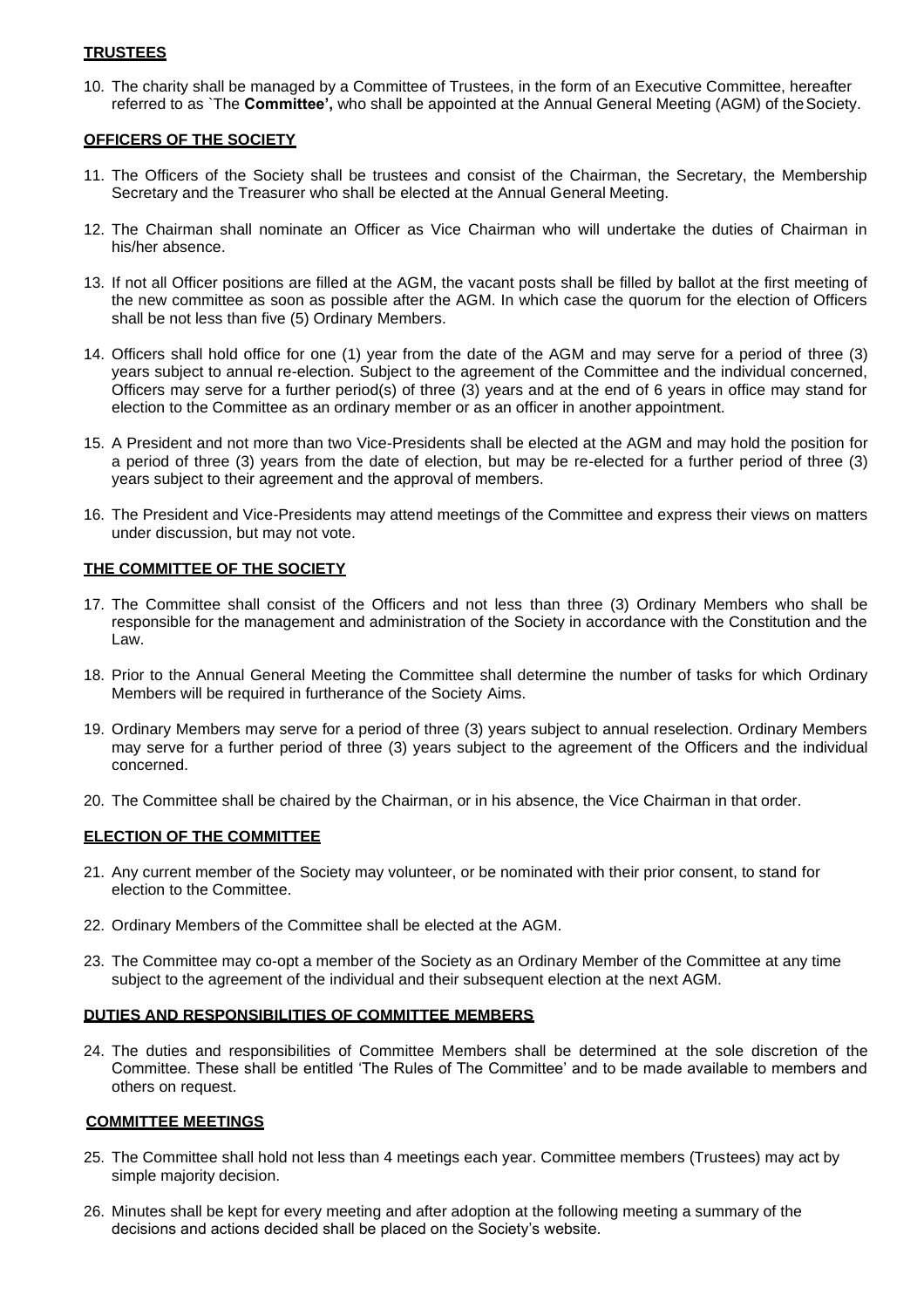- 27. Committee members shall declare any conflict of interest on an agenda item and leave the meeting while this matter is being discussed or decided.
- 28. The Committee members may make reasonable additional rules to help run the charity providing that this does conflict with this Constitution or the Law.
- 29. Each member of the Committee shall have one vote at Committee meetings. In the event of a tied vote the Chairman shall have the casting vote.
- 30. The Quorum for any meeting of the Committee shall be not less than two (2) Officers of the Society and two (2) Ordinary Members of the Committee.

## **POWERS OF THE COMMITTEE**

- 31. The Committee shall have the following powers:
	- a. To promote research into subjects directly connected with the Aims of the Society and to publish the results of any such research.
	- b. To co-operate with all Statutory Authorities, voluntary organisations and persons having aims similar to those of the Society.
	- c. To publish books, papers, reports and other literature relative to the Society's purposes and interests.
	- d. To make surveys and prepare maps and plans and collect information relative to any place, building or erection of beauty or historic interest, or past or present local activity within the benefit area.
	- e. To hold meetings, lectures, exhibitions and social occasions.
	- f. To raise funds by way of subscription, donation, and otherwise, providing that the Society shall not raise funds through any permanent trading activity.
	- g. To donate funds to causes directly related to the Aims of the Society.
	- h. To accept any gifts of property or funds whether subject to any special trusts or not.
	- i. To do all such things as are necessary for the attainment of the Aims of the Society.

## **SUB-COMMITTEES**

- 32. The Committee may establish sub-committees from time to time as shall be thought necessary. Each subcommittee shall be chaired by a member of the Committee appointed by the Chairman.
- 33. The Chairman of a sub-committee may co-opt Society members to serve on the sub-committee as necessary.
- 34. Each member of a sub-committee shall have an equal voting right except that in the event of tied vote the Chairman shall have the casting vote.
- 35. Sub-committees shall be subordinate to and may be regulated or dissolved by the Committee. All actions and proceedings of each sub-committee shall be reported to and confirmed by the Committee at the regular meetings of the Committee.

### **MEMBERSHIP**

- 36. The charity shall have a membership. People who support the work of the charity and are aged 18 or over, can apply to the trustees to become a member. Once accepted by the trustees, membership lasts for one year and may be renewed. The trustees shall keep an up-to-date membership list.
- 37. The trustees may remove a person's membership if they believe it is in the best interests of the charity. The member has the right to be heard by the trustees before the decision is made and can be accompanied by a friend.
- 38. The membership will consist of:
	- a. **Ordinary Members**. Ordinary Membership shall be open to all who are interested in actively furthering the Aims of the Society on payment of an annual subscription.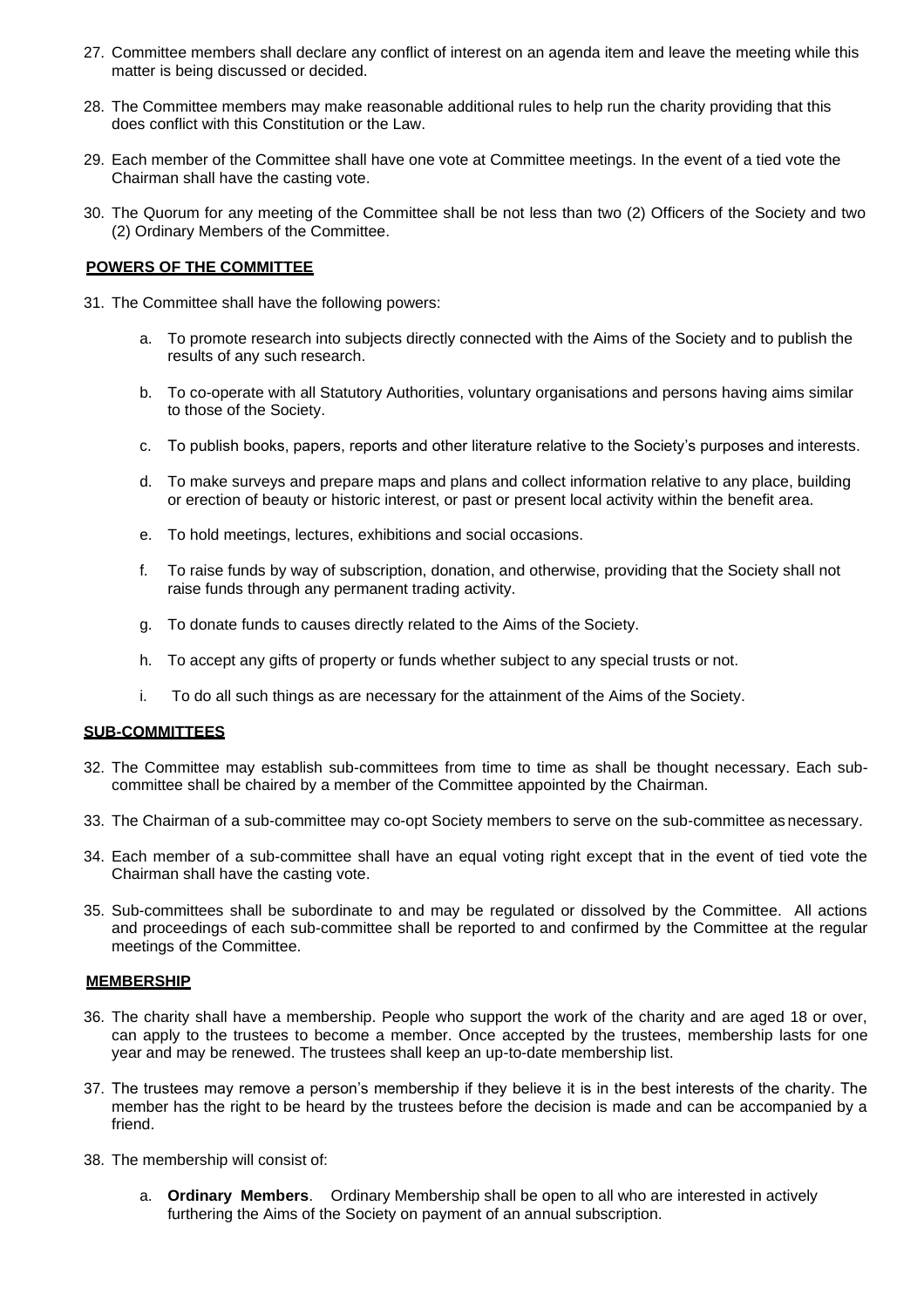- b. **Life Members**. Potential or existing members may opt for Life Membership if they so wish through the payment of a single subscription which shall be equal to ten times the annual subscription at the time of enrolling.
- c. **Honorary Life Vice-President**. The committee may recommend to members at the AGM that a member who has rendered exceptionally outstanding and lengthy service to the Society be established as an 'Honorary Life Vice-President'. This is the highest compliment to be awarded by the Society to a member,
- d. **Honorary Life Members.** Honorary Life Membership may be awarded to those who, in the opinion of the Committee, have given lengthy and outstanding service to the Society. Any recommendation for the award of Honorary Life Membership shall be supported by a written summary of service history and submitted to the Committee for approval. If approved by the Committee the award shall be subject to ratification by the membership at the next AGM. Honorary Life Members are not required to pay any further subscriptions to the society.

## **SUBSCRIPTIONS**

- 39. The membership year is the Calendar Year.
- 40. The annual membership subscription shall be decided by the Committee and the membership shall be advised of the amount in the calling notice for the Annual General Meeting.
- 41. Membership subscriptions fall due on the 1<sup>st</sup> January each year.
- 42. A reduced membership subscription of half the annual subscription is to be paid by those enrolling in the last three (3) months of the membership year.
- 43. A reminder shall be sent to those members from the previous two years who have failed to rejoin at the end of two months from the AGM.
- 44. Membership shall be subject to cancellation if the subscription due remains unpaid for three months after the AGM.

## **GENERAL MEETINGS (GM)**

- 45. If the Committee consider it necessary to change the constitution, or wind up the charity, it shall call a GM for the membership to make decisions. Trustees shall also call a GM if they receive a written request from 51% or more of the membership.
- 46. In the event of a GM being called the membership shall be given 14 days notice of the reason for doing so. All decisions require a two thirds majority of the members present at the meeting and formal Minutes shall be taken at the meeting.
- 47. A GM may be called for the following reasons:
	- a. **Winding Up**  any money or property remaining after payment of debts must be given to a charity with similar purposes to this one.
	- b. **Changes to the Constitution**  can be made at AGMs, EGMs or GMs. No change can be made that would make the organisation no longer a charity.
	- c. **Request by Members**  a written request from a majority of members is required.
	- d. **Consultation on Important Matters**  trustees may also call a General Meeting to consult the membership

## **ANNUAL GENERAL MEETING (AGM)**

- 48. An AGM shall be held in or about January of each year. A `Calling Notice' shall be issued by the Secretary 14 clear days prior to the AGM.
- 49. **Purposes**. The purposes of the AGM are;
	- a. To elect the Officers and Ordinary Members of the Committee when the previous Chairman has stood down and handed the meeting to the President to conduct the voting.
	- b. To appoint an Independent Financial Examiner (IFE) to examine the Society accounts.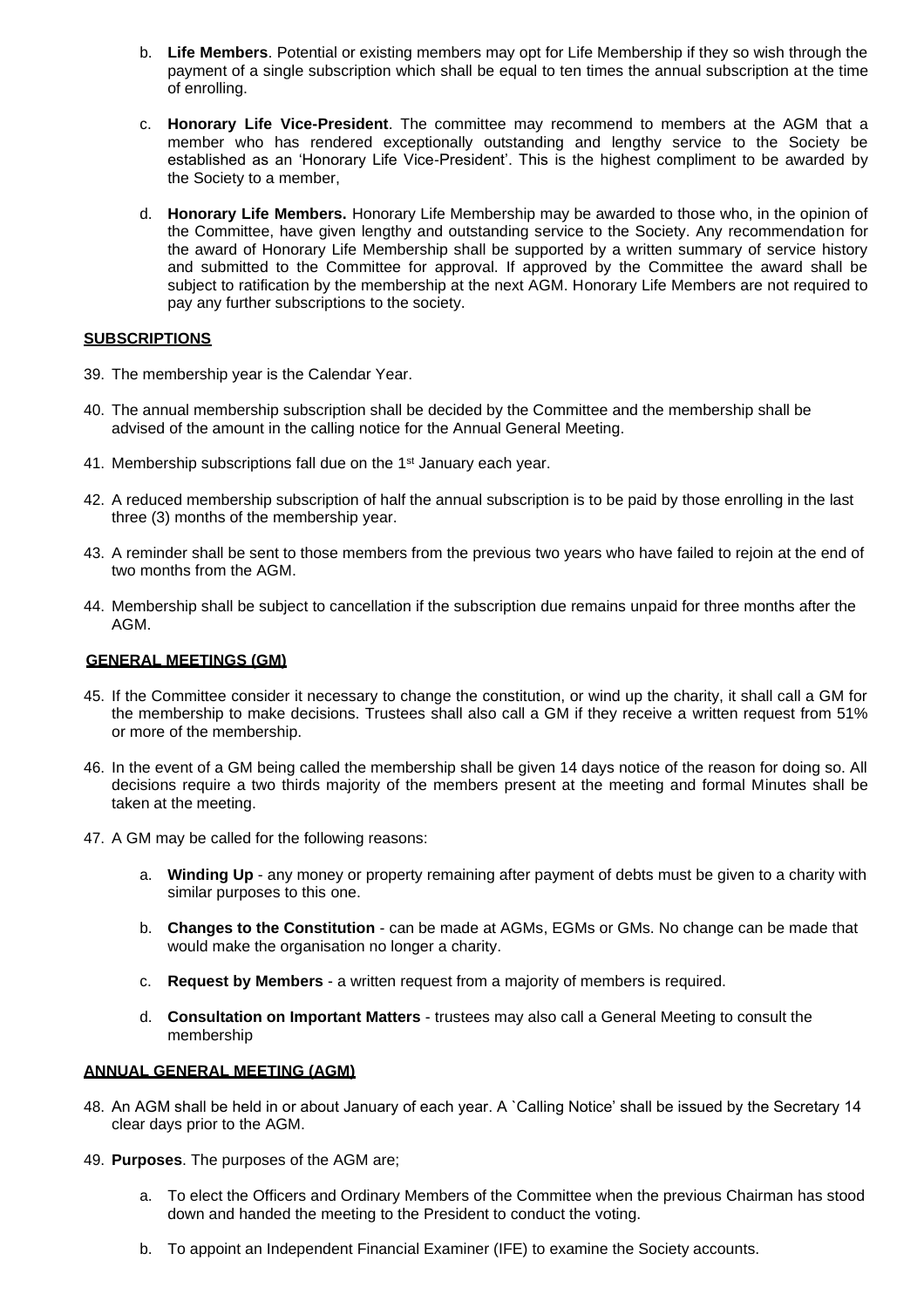- c. If required, to elect a President and not more than 2 Vice-Presidents.
- d. To approve the award of Honorary Life Presidency and Life Membership(s).
- 50. **Agenda**. An Agenda shall be included in the AGM Calling Notice showing:
	- a. The order of business.
	- b. The names of those members standing for election and the Officer or committee position for which they are standing.
	- c. The name(s) of those whom the Committee recommends be awarded Honorary Life Membership.
	- d. The membership subscription for the following year.
	- e. The committee planned objectives for the year.
- 51. **Rules**. The following rules shall apply to the AGM:
	- a. Minutes shall be kept of the AGM
	- b. At least 40% of the current membership shall be present for the meeting to be quorate.
	- c. Every member shall have one vote.
	- d. The trustees shall present their Annual Report and accounts.
	- e. Any member may stand for election as a trustee.
	- f. Members may elect between 3 and 10 trustees to serve for the next year. They will retire at the next AGM but may stand for re-election.

## **EXTRAORDINARY GENERAL MEETING (EGM)**

- 52. An EGM may be called by the trustees should they wish:
	- a. To dissolve the Society
	- b. To amend the Constitution can be made at AGM/EGMs or General Meetings. No change can be made that would make the organisation no longer a charity.
	- c. A request has been received from the membership representing not less than 10% of the current membership of the Society
	- d. The trustees wish to consult the membership. A simple majority vote of the Committee is required to convene the meeting.
- 53. The rules above governing an AGM will also apply to an EGM.

### **ORDINARY MEETINGS**

54. The Committee shall decide when ordinary meetings of the Society are be held and shall give prior notice to the membership of all such meetings by promulgating an annual programme of events to all members (which shall include details of the ordinary meetings, speaker topics and visits to places of interest to the Society membership).

### **FUNDS AND PROPERTY**

- 55. Funds and property must only be used for the charity's purposes.
- 56. Trustees must keep accounts. The most recent annual accounts may be seen by anybody on request.
- 57. Trustees cannot receive any funds or property from the charity, except to refund reasonable out of pocket expenses.
- 58. Funds must be held in the charity's bank account. All cheques must be signed by 2 trustees and bank transfers authorised by 2 trustees.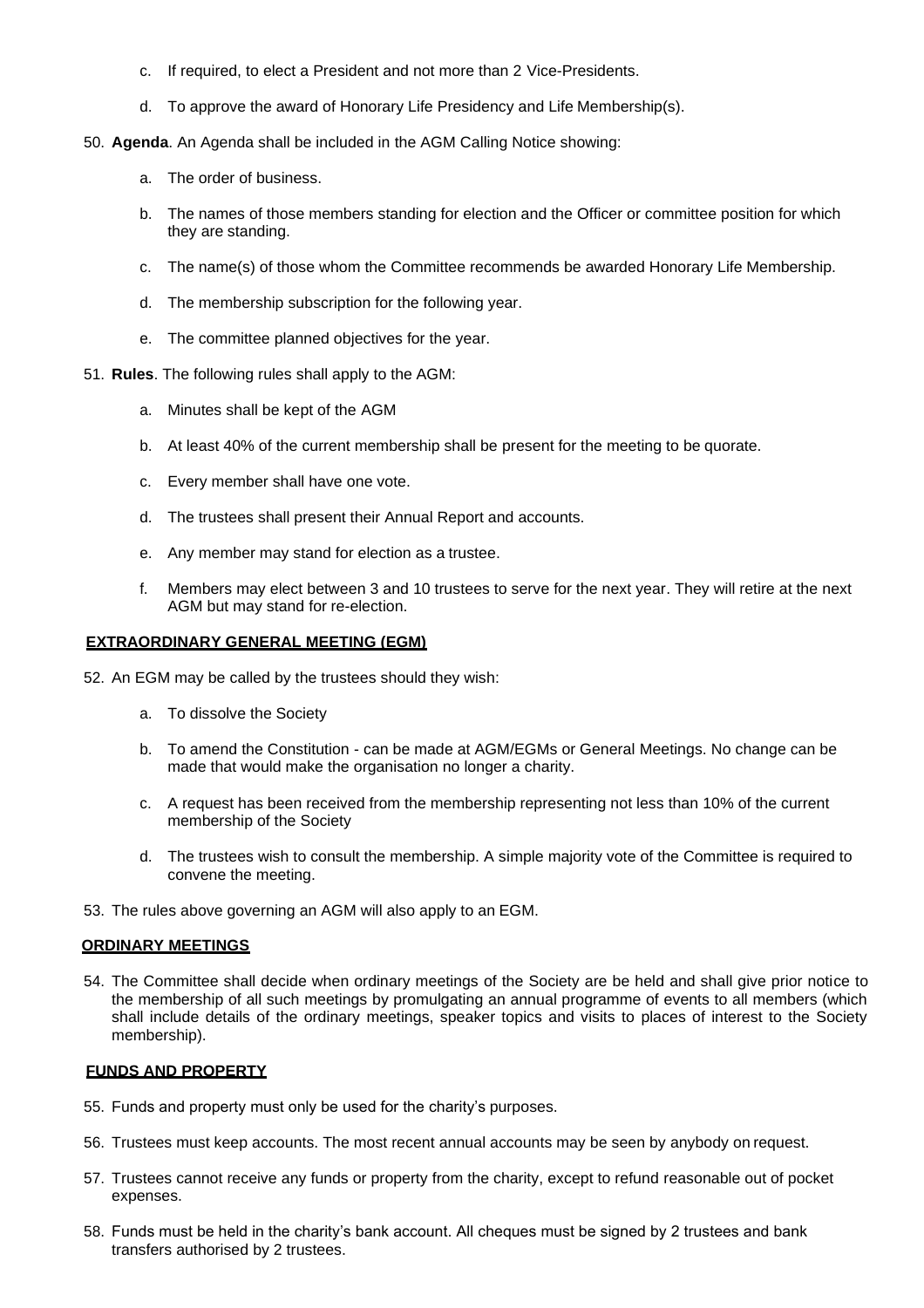## **FINANCE**

- 59. The Society is empowered to raise funds sufficient to meet their commitments to the aims and purposes of the Society.
- 60. The Committee shall authorise the payment from the funds of all proper expenses for the administration and management of the Society.
- 61. The remaining funds of the Society after the payment of the administration and management expenses, and the setting aside of reserves as may be deemed expedient, may be applied by the Committee in furtherance of the Aims and Purposes of the Society.
- 62. The Society shall maintain an account of its income and expenditure. The Society Accounts shall be examined annually and a certified copy of the examined accounts for the financial year shall be included with the Minutes of the AGM.
- 63. The Secretary, in consultation with the Treasurer, is to recommend to the Committee for approval and subsequent approval by the AGM the name and qualifications of candidates for appointment as the Independent Financial Examiner (IFE). On approval the IFE may serve indefinitely, but must be re-elected annually at the AGM. A member of the Committee may not act as the IFE.

## **DATA PROTECTION**

64. The Society is classified under the Data Protection Act 2001 as an 'Unincorporated Member Society' and, as such, shall comply with all statutory requirements of the Act (as amended).

### **PURCHASE AND SUPPLY OF LIQUOR**

65. Purchase for the Society and supply by the Society of intoxicating liquor shall be at the discretion of the Committee.

## **LICENSING**

66. The Society shall comply with all statutory requirements of the UK Licensing Laws (as amended) in respect of any event at which alcohol is sold. A committee member shall be appointed to be responsible for obtaining the appropriate licenses.

### **LOTTERIES AND AMUSEMENTS LICENCE**

67. The Society shall comply with all statutory requirements of the Lottery and Amusement licensing regulations (as amended). A committee member shall be appointed to be responsible for obtaining the appropriate licenses.

### **INSURANCES**

68. The Committee is empowered to effect whatever insurances it considers necessary for the protection of the Society and its members.

### **MATTERS NOT OTHERWISE COVERED BY THIS CONSTITUTION**

69. Unforeseen events arising throughout the Society year involving anything not specifically covered by this Constitution shall be determined at the absolute discretion of the Committee.

### **DISSOLUTION OF THE SOCIETY**

- 70. The Society may be dissolved by a two-thirds majority of members present at an AGM or EGM of the Society. If a motion for the dissolution of the Society is proposed at an AGM or EGM this motion shall be referred to specifically when notice of the meeting is given.
- 71. In the event of dissolution, the funds of the Society shall be frozen for an agreed period, the exact period to be decided at the Meeting at which the dissolution of the Society is determined.
- 72. Trustees appointed at that meeting shall be empowered to call a public meeting, including any former members of the Society, to decide whether the Society should be re-formed or re-established if any good and justifiable reason for doing so should arise.
- 73. Should the Society not be re-established during the period it is in abeyance, the Trustees shall convene a meeting of former members, by press notice or other means, to determine the disposal of the assets, including funds, of the Society.